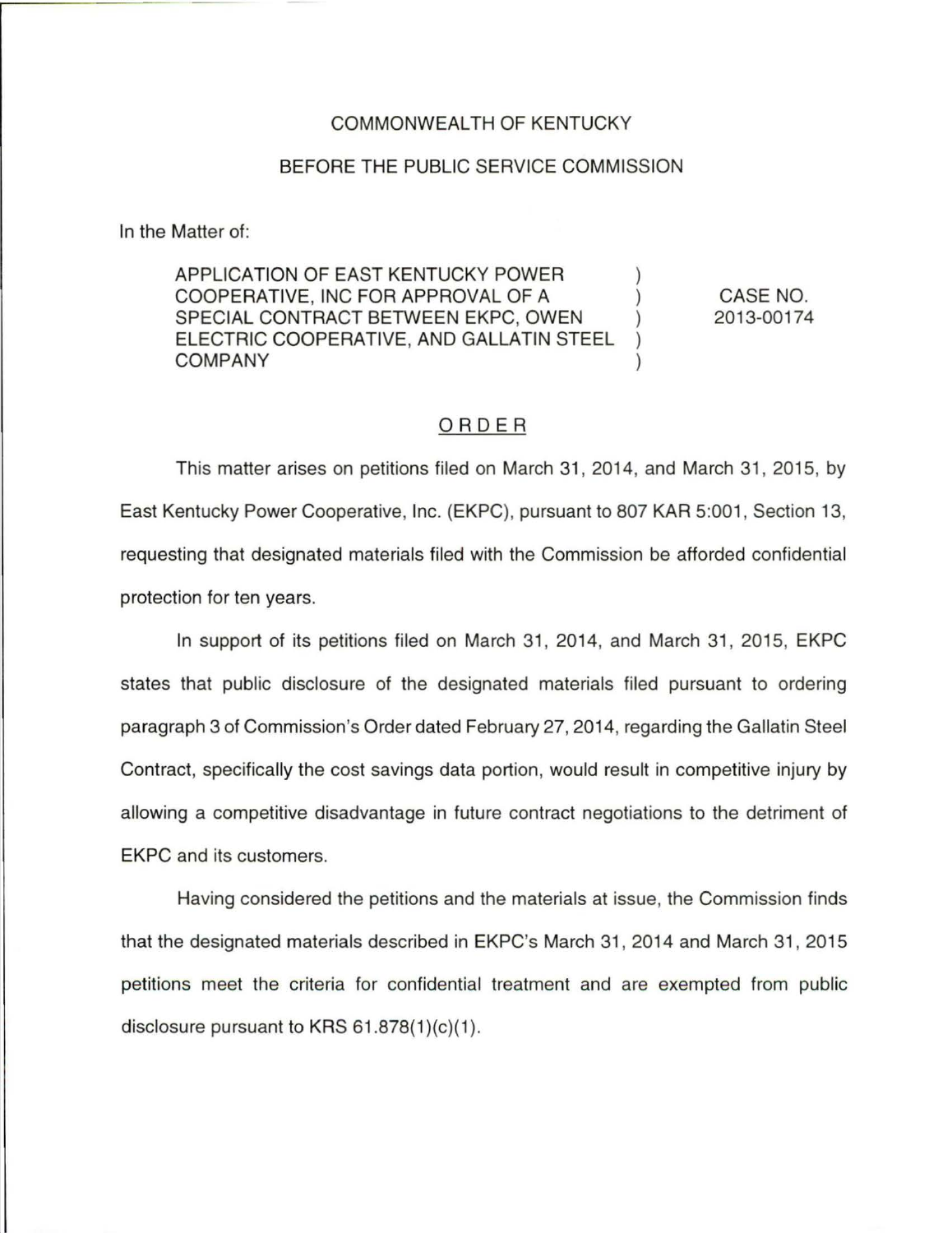IT IS THEREFORE ORDERED that:

1. EKPC's March 31 , 2014 and March 31, 2015 petitions for confidential protection are granted.

2. The designated materials in EKPC's March 31 , 2014 and March 31 , 2015 petitions shall not be placed in the public record or made available for public inspection for ten years, or until further Orders of this Commission.

3. Use of the designated materials of EKPC's March 31, 2014 and March 31, 2015 petitions in any Commission proceeding shall be in compliance with 807 KAR 5:001 , Section 13(9).

4. EKPC shall inform the Commission if the designated materials of EKPC's March 31 , 2014 and March 31, 2015 petitions become publicly available or no longer qualify for confidential treatment.

5. If a non-party to this proceeding requests to inspect the designated materials granted confidential treatment by this Order and the period during which the materials have been granted confidential treatment has not expired, EKPC shall have 30 days from receipt of written notice of the request to demonstrate that the materials still fall within the exclusions from disclosure requirements established in KRS 61.878. If EKPC is unable to make such demonstration, the requested materials shall be made available for inspection. Otherwise, the Commission shall deny the request for inspection.

6. The Commission shall not make the designated materials of EKPC's March 31, 2014 and March 31, 2015 petitions available for inspection for 30 days following an Order finding that the materials no longer qualify for confidential treatment in order to allow EKPC to seek a remedy afforded by law.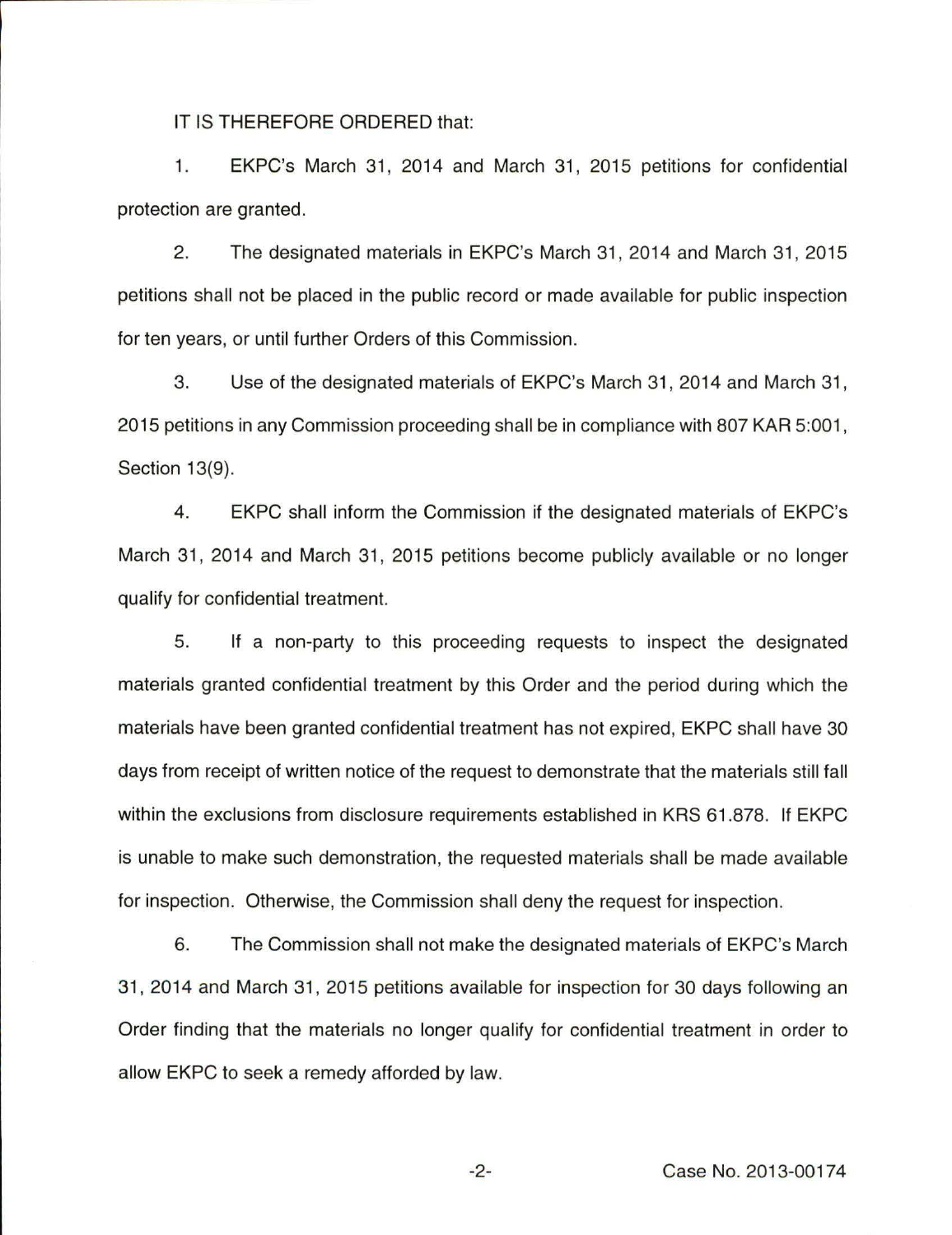By the Commission



ATTEST:

Cleve-R. Punso

Executive Director

Case No. 2013-00174